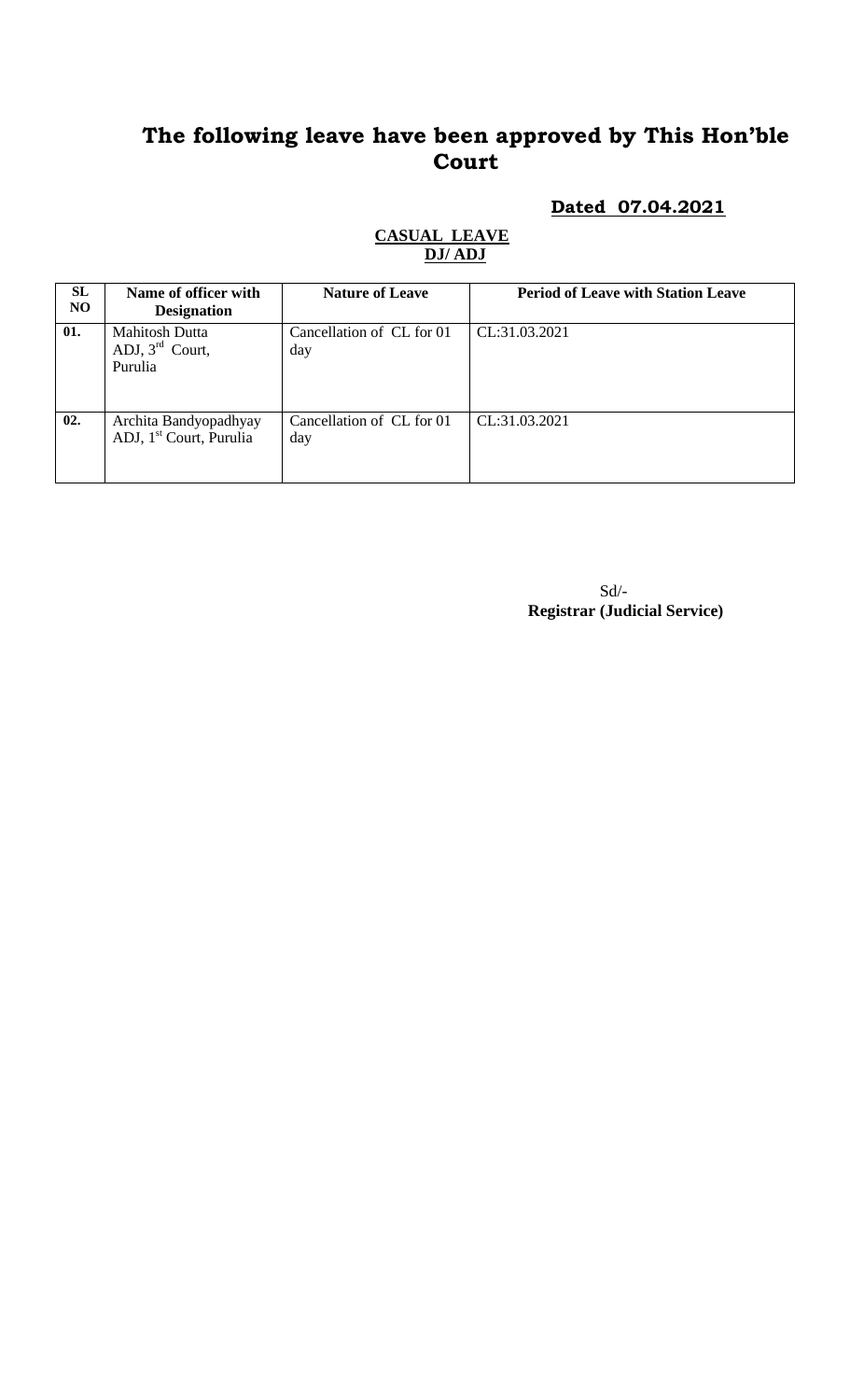## **Dated 06.04.2021**

#### **CASUAL LEAVE DJ/ ADJ**

| SL<br>NO | Name of officer with<br><b>Designation</b>                                | <b>Nature of Leave</b>                                    | <b>Period of Leave with Station Leave</b>                             |
|----------|---------------------------------------------------------------------------|-----------------------------------------------------------|-----------------------------------------------------------------------|
| 01.      | Rajesh Tamang<br>ADJ, FTC-III, Alipore,<br>24pgs(S)                       | CL for 04 days with SL                                    | From 06.04.2021 to 09.04.2021<br>SL:05.04.2021(E)<br>To 12.04.2021(M) |
| 02.      | Saugata Roy Chowdhury<br>ADJ, FTC-I, City Sessions<br>Court, Calcutta     | CL for 01 day                                             | On 07.04.2021                                                         |
| 03.      | Ananda Kumar Tiwari<br>ADJ, 2 <sup>nd</sup> Court, Jhargram               | CL for 02 days with SL                                    | On 12.04.2021 & 13.04.2021<br>SL:09.04.2021(E)<br>To 16.04.2021(M)    |
| 04.      | Mou Chatterjee<br>ADJ, 1 <sup>st</sup> Court, Malda                       | CL for 02 days with SL                                    | On 12.04.2021 & 13.04.2021<br>SL:09.04.2021(E)<br>To 16.04.2021(M)    |
| 05.      | Debaprasad Nath<br>DJ, Darjeeling                                         | CL for 01 day with SL                                     | On 16.04.2021<br>SL:13.04.2021(E)<br>To 19.04.2021(M)                 |
| 06.      | Kallol Kumar Das<br>ADJ, 1 <sup>st</sup> Court, Cochbehar<br>(NDPS)       | CL for 02 days with SL                                    | On 12.04.2021 & 13.04.2021<br>SL:09.04.2021(E)<br>To 16.04.2021(M)    |
| 07.      | Partha Pratim Chakraborty<br>DJ, Coochbehar                               | CL for 03 days                                            | On 22.04.2021, 23.04.2021 & 26.04.2021                                |
| 08.      | <b>Sunirmal Datta</b><br>DJ, Paschim Bardhaman                            | <b>Station Leave</b>                                      | SL:13.04.2021(E)<br>To 16.04.2021(M)                                  |
| 09.      | Nilanjan De<br>ADJ, FTC-1, Paschim<br>Medinipur                           | CL for 01 day with SL                                     | On 12.04.2021<br>SL: 09.03.2021(E)<br>To 13.04.2021(M)                |
| 10.      | Tania Ghosh<br>ADJ, 2 <sup>nd</sup> Court, Paschim<br>Medinipur           | CL for 02 days with SL                                    | On 12.04.2021 & 13.04.2021<br>SL:09.04.2021(E)<br>To 16.04.2021(M)    |
| 11.      | Rina Sawoo<br>ADJ, 3 <sup>rd</sup> Court, Paschim<br>Medinipur            | CL for 02 days with SL                                    | On 28.04.2021 & 30.04.2021<br>SL:28.04.2021(M)<br>To 03.05.2021(M)    |
| 12.      | Dhananjay Kumar Singh<br>ADJ, 5 <sup>th</sup> Court, Paschim<br>Medinipur | CL for 01 day $\&$<br>cancellation of CL on<br>05.04.2021 | CL:08.04.2021                                                         |
| 13.      | Santanu Dutta<br>ADJ, Dinhata, Cooch Behar                                | CL for 01 day with SL                                     | On 16.04.2021<br>SL:13.04.2021(E)                                     |
|          |                                                                           |                                                           | To 19.04.2021(M)                                                      |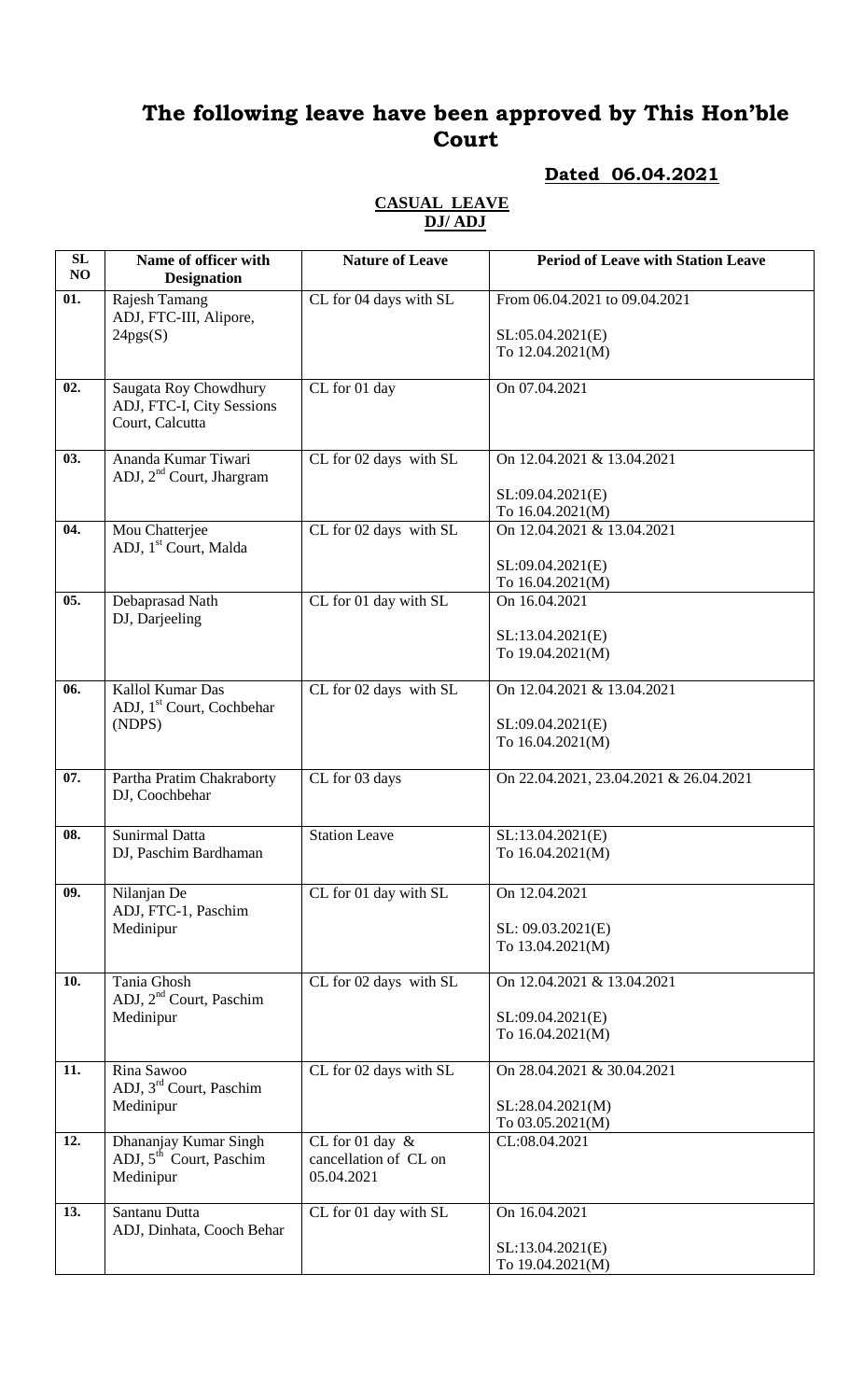| $\overline{14.}$ | Subhrajit Basu              | <b>Station Leave</b>   | SL:09.04.2021(E)           |
|------------------|-----------------------------|------------------------|----------------------------|
|                  | DJ, Birbhum at Suri         |                        | To 11.04.2021(E)           |
|                  |                             |                        |                            |
|                  |                             |                        |                            |
| 15.              | Sarad Kumar Chhetri         | CL for 01 day with SL  | On 16.04.2021              |
|                  | ADJ, FTC-II, Berhampore,    |                        |                            |
|                  | Murshidabad                 |                        | SL:13.04.2021(E)           |
|                  |                             |                        | To 19.04.2021(M)           |
|                  |                             |                        |                            |
| 16.              | Melissa Gurung              | CL for 01 day with SL  | On 16.04.2021              |
|                  | ADJ, FTC-4, Alipore, 24 Pgs |                        |                            |
|                  | (S)                         |                        | SL:15.04.2021(E)           |
|                  |                             |                        | To 19.04.2021(M)           |
|                  |                             |                        |                            |
| 17.              | Sarojani Ghising            | CL for 01 day with SL  | On 16.04.2021              |
|                  | ADJ, FTC-VII, Alipore,      |                        |                            |
|                  | 24pgs(S)                    |                        | SL:14.04.2021(M)           |
|                  |                             |                        | To 19.04.2021(M)           |
|                  |                             |                        |                            |
| 18.              | Indiwar Tripathi            | CL for 01 day with SL  | On 16.04.2021              |
|                  | ADJ, FTC, Ranaghat, Nadia   |                        |                            |
|                  |                             |                        | SL:16.04.2021(M)           |
|                  |                             |                        | To 18.04.2021(E)           |
|                  |                             |                        |                            |
| 20.              | Molla Asgar Ali             | CL for 02 days with SL | On 12.04.2021 & 13.04.2021 |
|                  | ADJ, FTC-I, Barasat,        |                        |                            |
|                  | 24pgs(N)                    |                        | SL:09.04.2021(E)           |
|                  |                             |                        | To 16.04.2021(M)           |
|                  |                             |                        |                            |
| 20.              | Sujasha Mukherji            | CL for 02 days with SL | On 12.04.2021 & 13.04.2021 |
|                  | DJ, Dakshin Dinajpur at     |                        |                            |
|                  | Balurghat                   |                        | SL:09.04.2021(E)           |
|                  |                             |                        | To 16.04.2021(M)           |
|                  |                             |                        |                            |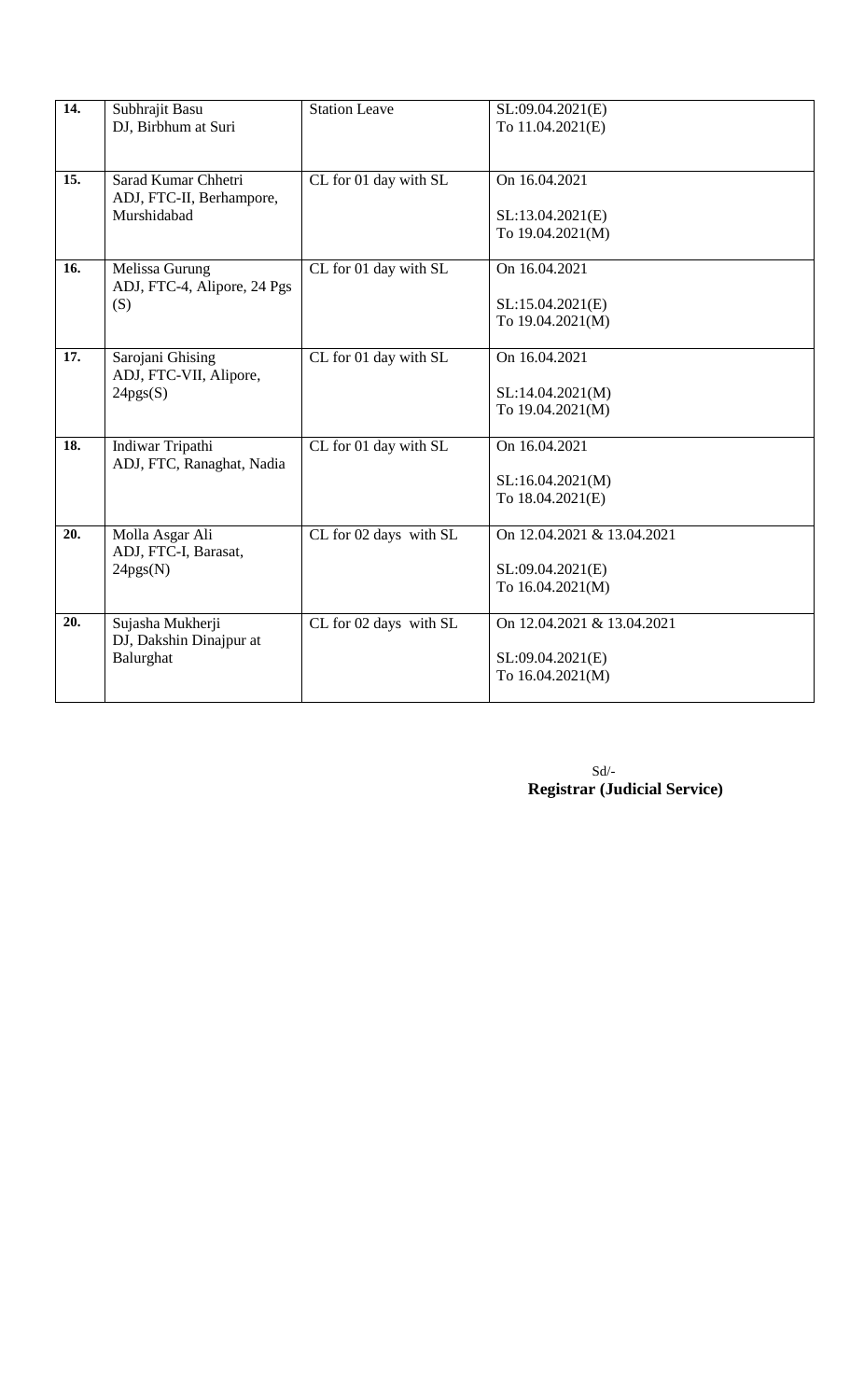#### **Dated: 06.04.2021**

| <b>SL</b><br><b>NO</b> | Name of officer with Designation                                                        | <b>Nature of Leave</b>      | <b>Period of Leave with Station Leave</b> |
|------------------------|-----------------------------------------------------------------------------------------|-----------------------------|-------------------------------------------|
| 01.                    | Sri Satyajit Maity<br>Registrar, District Judge's Court,<br>Barasat, North 24 Parganas, | Earned Leave for 15<br>days | From 06.05.2021 to 20.05.2021             |
| 02.                    | Sri Madan Mohan Mishra<br>ADJ, FTC-1, Jangipur, Murshidabad                             | Earned Leave for 04<br>days | From 27.04.2021 to 30.04.2021             |

## **ADJ, FTC/ CJ(SD)**

## **CJM**

| <b>SL</b><br><b>NO</b> | Name of officer with Designation                  | <b>Nature of Leave</b>      | <b>Period of Leave with Station Leave</b> |
|------------------------|---------------------------------------------------|-----------------------------|-------------------------------------------|
| 03.                    | Sri Anan Chattopadhyay<br>CJM, Darjeeling         | Earned Leave for 12<br>days | From 12.04.2021 to 23.04.2021             |
| 04.                    | Sri Sandip Chakrabarti, CJM, Paschim<br>Bardhaman | Earned Leave for 05 days    | From 19.04.2021 to 23.04.2021             |

### **JM**

| SL<br>N <sub>O</sub> | Name of officer with Designation                                               | <b>Nature of Leave</b>      | <b>Period of Leave with Station Leave</b> |
|----------------------|--------------------------------------------------------------------------------|-----------------------------|-------------------------------------------|
| 05.                  | Sri Anindya Sen<br>Metropolitan Magistrate, 4 <sup>th</sup> Court,<br>Calcutta | Earned Leave for 05 days    | From 26.04.2021 to 30.04.2021             |
| 06.                  | Smt. Pinki Rani Das<br>JM, $9th$ Court, Alipore, 24 Pgs (S)                    | Earned Leave for 03<br>days | From 27.04.2021 to 29.04.2021             |

## **CJ(JD)**

| SL<br>NO | Name of officer with Designation                         | <b>Nature of Leave</b>      | <b>Period of Leave with Station Leave</b> |
|----------|----------------------------------------------------------|-----------------------------|-------------------------------------------|
| 07.      | Sri Debjyoti Karmakar<br>CJ(JD), Bidhannagar, 24 Pgs (N) | Earned Leave for 06<br>days | From 12.04.2021 to 17.04.2021             |